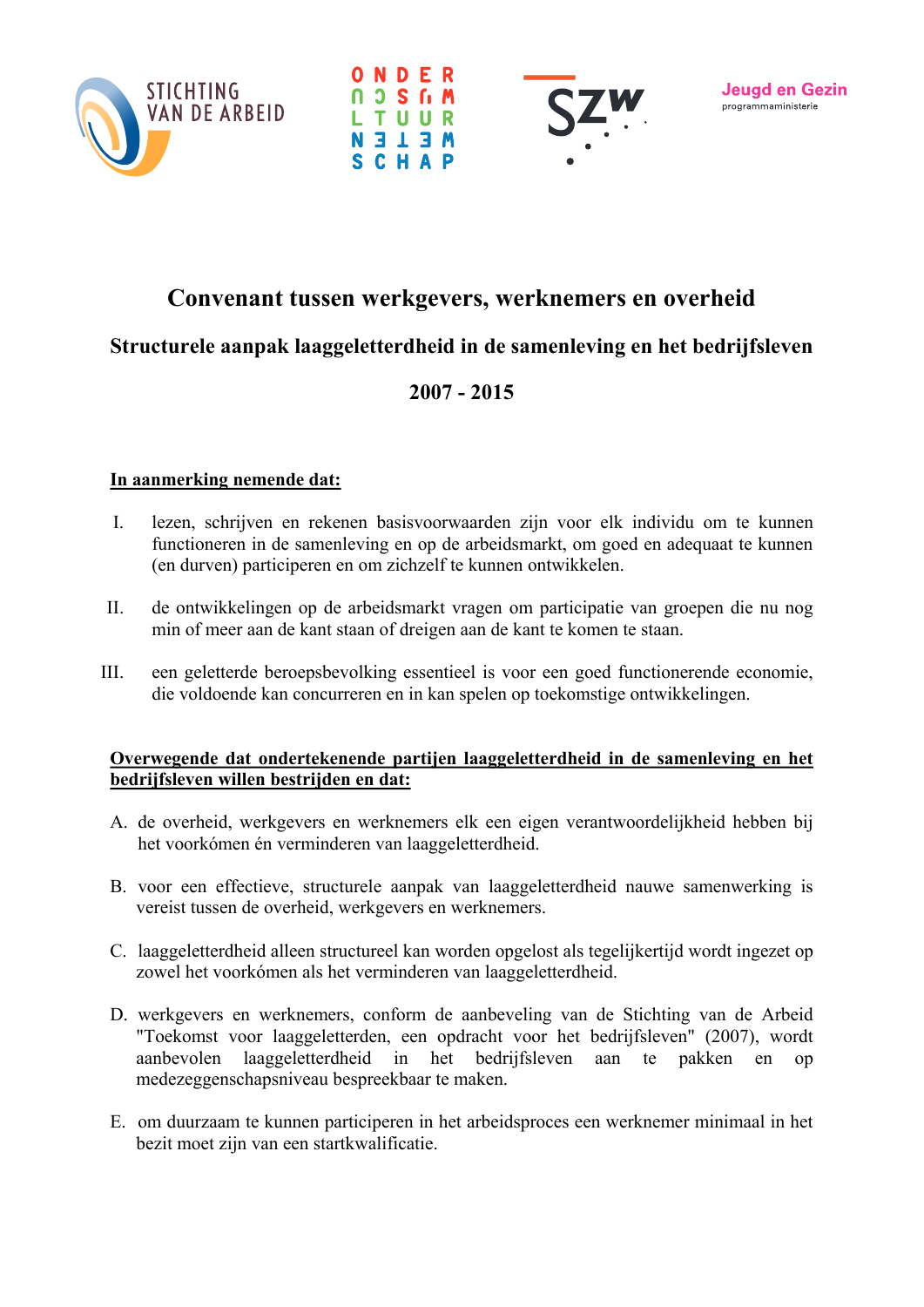### Zijn ondertekenende partijen het volgende overeengekomen:

- 1. De overheid zal zich optimaal inzetten om ervoor te zorgen dat in 2011 elke leerling die de basisschool verlaat voldoende vaardigheden beheerst op het gebied van lezen, schrijven en rekenen om vervolgonderwijs te kunnen starten. Om te kunnen bepalen of een leerling die de basisschool verlaat voldoende taal- en rekenvaardigheid heeft, zal een duidelijkere beschrijving worden gemaakt van wat leerlingen aan het einde van het basisonderwijs minimaal moeten kennen en kunnen op het gebied van taal en rekenen.
- 2. De overheid stelt zich als doel om ervoor te zorgen dat na 2011 geen nieuwe laaggeletterde leerlingen het onderwijs verlaten c.q. de arbeidsmarkt instromen. Het streven is om ervoor te zorgen dat vanaf 2011 elke jongere die het onderwijs verlaat c.q. de arbeidsmarkt betreedt, beschikt over voldoende kennis en vaardigheden op het gebied van lezen, schrijven en rekenen om zich te kunnen ontwikkelen binnen het werk en om te functioneren in de samenleving.
- 3. Doelstelling is om het aantal laaggeletterden (thans circa 1.5 miljoen) terug te brengen met 60% tot maximaal 600.000 laaggeletterden in 2015. Om de afname gefaseerd te laten verlopen, wordt ernaar gestreefd om in 2011 circa de helft hiervan te hebben gerealiseerd, zodat het aantal laaggeletterden in 2011 maximaal 1.1 milioen bedraagt.

Dit betekent dat de volgende ambitie gehanteerd wordt: het percentage Nederlanders dat moeite heeft met lezen, schrijven of rekenen laten afnemen van 10% naar 4%.

4. De Stichting van de Arbeid en de overheid stellen zich ten doel dat het aantal werkende laaggeletterden (thans circa 420.000) in 2015 is gedaald met 60% tot maximaal 168.000 werkende laaggeletterden.

Om die afname gefaseerd te laten verlopen, wordt ernaar gestreefd om in 2011 de helft hiervan te hebben gerealiseerd oftewel een daling met 126.000 laaggeletterden, zodat er in 2011 maximaal 294.000 werkende laaggeletterden zijn.

- 5. a. De Stichting van de Arbeid, werkgevers(organisaties), vakbonden en overheid zullen gezamenlijk bevorderen dat laaggeletterde werkenden worden opgespoord en worden gestimuleerd om hun taal- en rekenproblemen op te lossen. Bedrijven en instellingen worden opgeroepen om de eigen laaggeletterde werknemers op te sporen en hen te stimuleren om een opleiding te volgen. Hierbij is ook een rol weggelegd voor medezeggenschapsorganen.
	- b. De Rijksoverheid zal zich inzetten om in samenwerking met het CWI, UWV en gemeenten (o.a. via sociale dienst) werkloze en niet-werkende laaggeletterden op te sporen.
	- c. De Rijksoverheid zal gemeenten via het bestuurlijk overleg stimuleren om laaggeletterden op te sporen en afspraken te maken met opleidingsinstituten voor werkende en niet-werkende laaggeletterden.
- 6. a. De overheid is verantwoordelijk voor de toegankelijkheid en beschikbaarheid van voldoende opleidingsmogelijkheden voor niet-werkende laaggeletterden. De overheid en sociale partners hebben een gedeelde verantwoordelijkheid voor de toegankelijkheid en beschikbaarheid van voldoende opleidingsmogelijkheden voor laaggeletterde werkenden. Het beschikbaar stellen van opleidingsmogelijkheden op het gebied van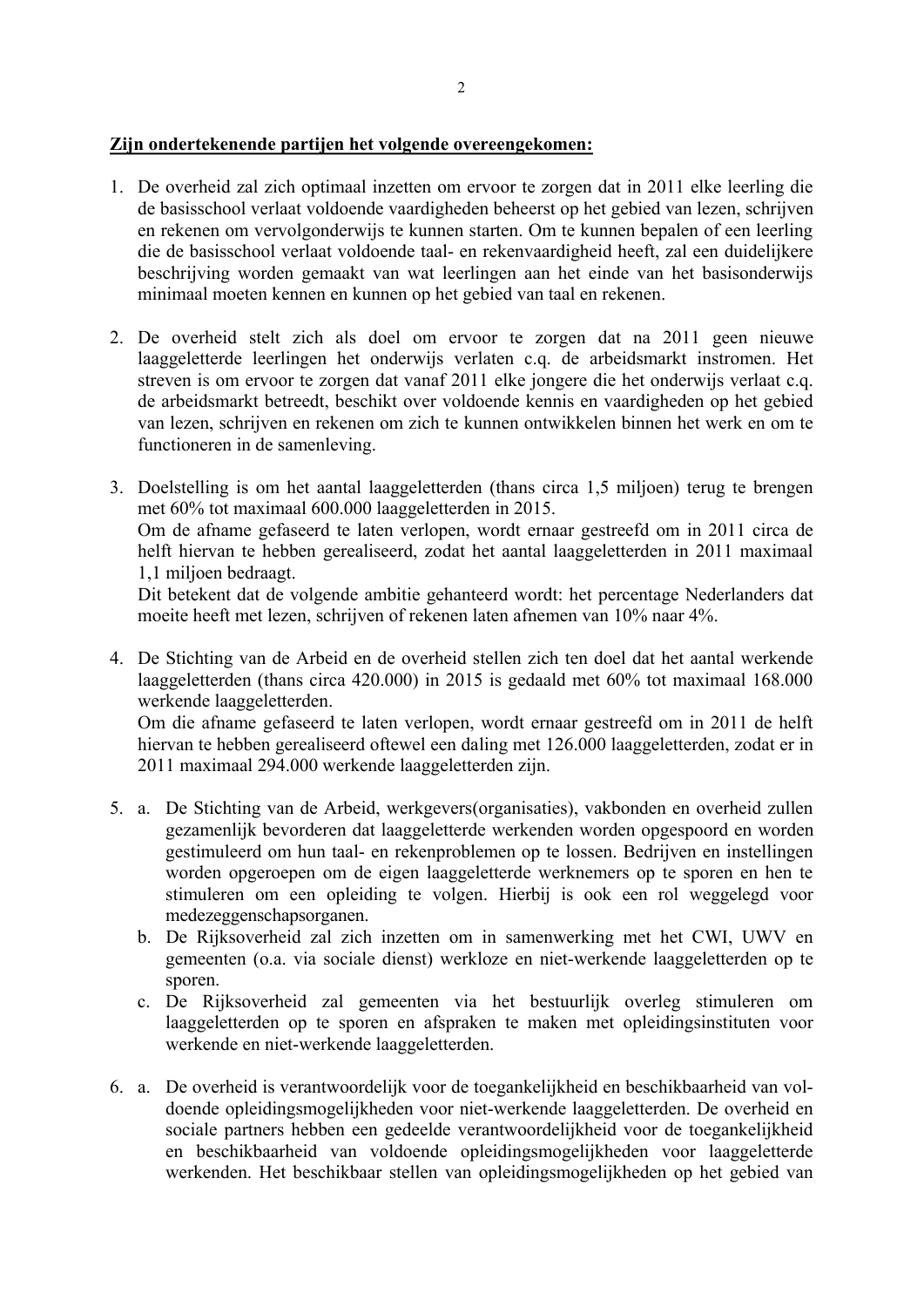geletterdheid is (als basiselement voor startkwalificatie) de verantwoordelijkheid van de overheid; de verletkosten zijn voor rekening van partijen van het bedrijfsleven.

- b. De Stichting van de Arbeid beveelt de cao-partijen aan om laaggeletterde werknemers te stimuleren tot het volgen van een opleiding en dit via cao-afspraken en inzet van O&O-fondsen te ondersteunen.
- c. Overheid en Stichting van de Arbeid zullen laaggeletterden op inspirerende wijze aanmoedigen de opleidingskansen die hen worden geboden optimaal te benutten.
- d. De Stichting van de Arbeid stelt een aanbeveling op waarin zij cao-partijen oproept om de eventuele verletkosten op decentraal niveau te regelen.
- 7. De ondertekenende partijen zullen gezamenlijk tot verdere uitwerking van het onderhavige convenant komen. OCW heeft hierbij namens de overheid een voortrekkersrol

De uitwerking zal zich richten op flankerende maatregelen bij en aanscherping van het Aanvalsplan Laaggeletterdheid 2006 - 2010 'Van A tot Z betrokken'. Onderdeel van de uitwerking is een stappenplan dat de ondertekenende partijen gezamenlijk zullen opstellen en waarin bijvoorbeeld de volgende elementen kunnen worden opgenomen:

- laaggeletterde werknemers Het opsporen van en niet-werkenden  $\bullet$ (wervingsstrategieën).
- Afspraken maken met deze laaggeletterden en opleidingsinstituten om deze personen geletterd te laten worden (activeringsstrategieën).
- De zorg voor voldoende opleidinglocaties en docenten voor werkende en niet- $\bullet$ werkende laaggeletterden en aandacht voor voldoende ontwikkeling van lesmateriaal
- De wijze van monitoring. De overheid draagt zorg voor continuering van de  $\bullet$ jaarlijkse voortgangsrapportage laaggeletterdheid. In aanvulling hierop zal de Stichting van de Arbeid de inspanningen en resultaten in bedrijven monitoren.
- Zonodig op basis van nieuwe gedifferentieerde onderzoeksgegevens uit het ALL  $\bullet$ onderzoek (Adult Literacy and Life Skills project), dat in 2008 beschikbaar komt, vermelde streefwaarden in het onderhavige convenant bijstellen.
- Zonodig wordt in het stappenplan een link gelegd met de werkzaamheden van  $\bullet$ commissie Meijerink omtrent het opstellen van een duidelijkere beschrijving van wat leerlingen aan het einde van het basisonderwijs minimaal moeten kennen en kunnen op het gebied van taal en rekenen.
- 8. Ondertekenende partijen zullen indien gewenst een beroep doen op Stichting Lezen & Schrijven als kennis- en informatiecentrum.